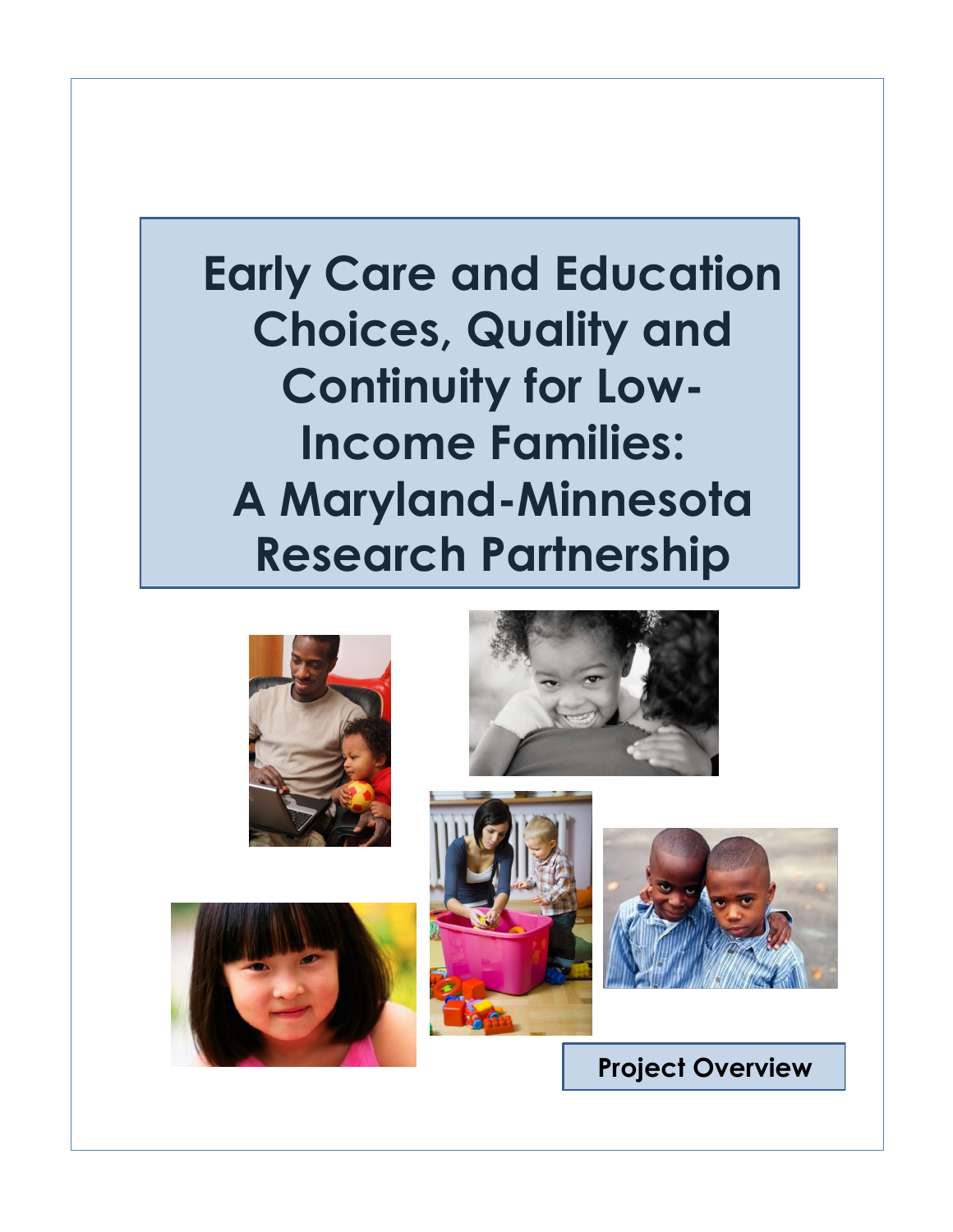# **Early Care and Education Choices, Quality and Continuity for Low-Income Families: A Maryland-Minnesota Research Partnership**

# **Project Overview**

Maryland and Minnesota are two states that have been leading innovations across early care and education policy and simultaneously investing in research and data infrastructure to ensure that their strategies are informed by evaluation and new evidence in the field. The Maryland-Minnesota Child Care Research Partnership brings together two states committed to examining critical issues in early care and education and using research findings to inform policy with an interdisciplinary team of researchers experienced in conducting studies on subsidy policy, quality improvement strategies, family experiences and child outcomes. The Partnership plans were developed in collaboration with the State partners and reflect the issues that are of highest priority for administration of the Child Care and Development Fund (CCDF) and other early care and education policy and program efforts.

The Partnership will focus on understanding the follow issues: (1) how families seek and process information about early care and education, (2) how families value and weigh different features of the quality of arrangements, (3) the dynamics of how families/children transition between arrangements, and (4) the effects of these processes/decisions on family and child outcomes. Choices, quality and continuity of early care and education were selected as focal constructs for in-depth study by the Partnership because of their centrality in the lives of families with young children and because of their linkages to outcomes such as children's school readiness and parents' employment that are targets of the policies and programs administered by the State partners. A figure depicting the conceptual framework for the Partnership is included at the end of this document. Each of the three sub-studies is described in detail below.

#### *Study 1: Early Care and Education Decision-Making and Choices*

This sub-study capitalizes on in-depth qualitative information gathered from families in focus groups as well as longitudinal survey data collected from families over a two- to three-year period to examine the factors shaping early care and education decisions and outcomes. Descriptive research questions address the decision-making process families use (based on focus group results and survey questions will be developed based upon results from focus groups and cognitive testing), the type and quality of arrangements families select, and how choices of arrangements differ based on characteristics of the family and community. More complex research questions will address how access to information about the quality of arrangements and the availability of financial resources, such as child care subsidies, serve as predictors of early care and education arrangements; and how choices of arrangements are related to family and child outcomes. This sub-study also will focus on measures development in the area of decision-making through focus groups with parents and cognitive testing of newly developed survey items on the process of child care decision-making. Our State partners are particularly interested in learning about how factors in the decision-making process for families receiving child care subsidies may be influenced by policy and program features such as the timeframe in which decisions need to be made and the information that is available about arrangements. Table 1 below outlines the key components of Study 1.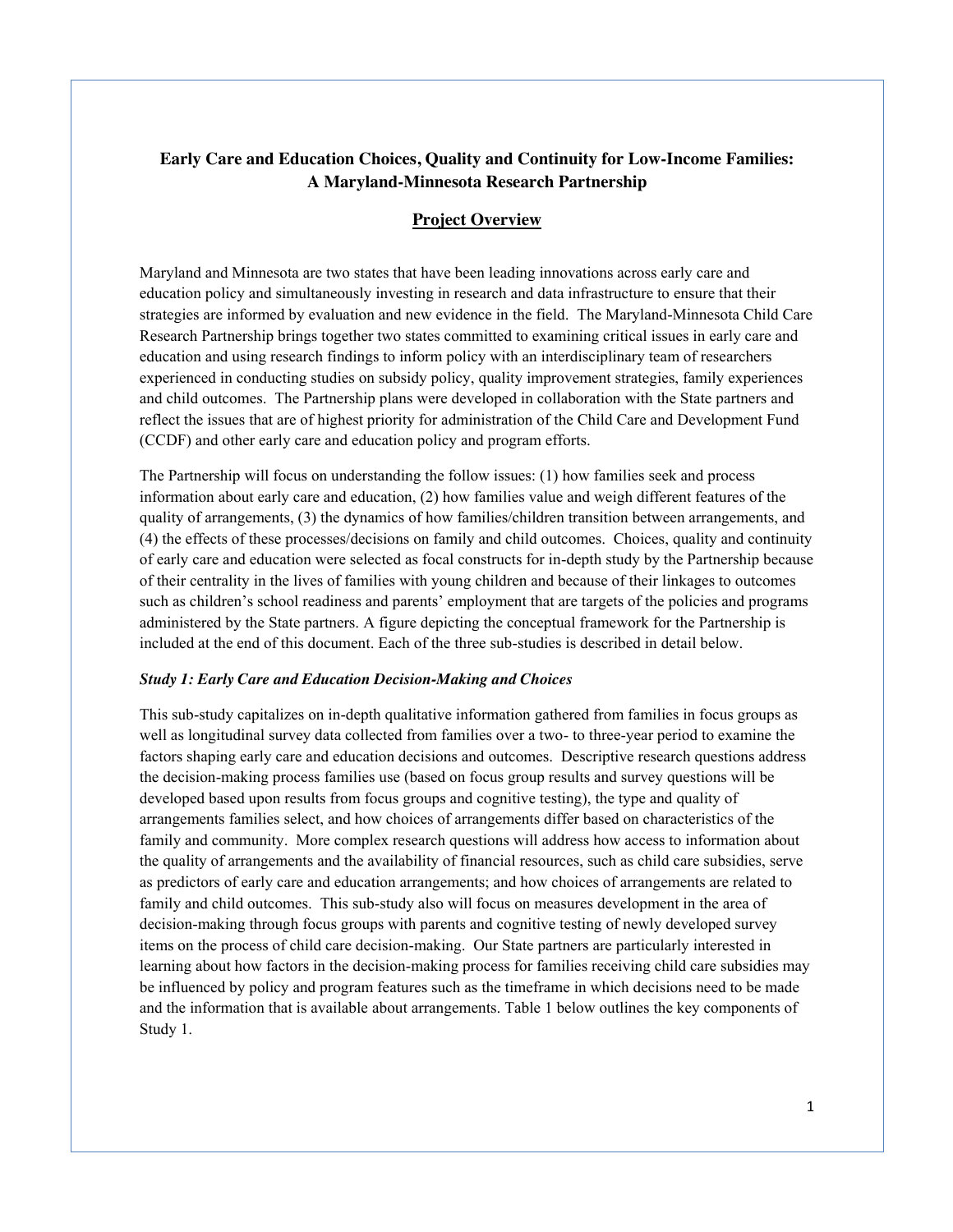# **Table 1. Study 1 Overview**

| <b>Research Questions</b>                                                                                                                                                                                                         | <b>Analytical Approach (and Data Source)</b>                                                                                                                                                                        |
|-----------------------------------------------------------------------------------------------------------------------------------------------------------------------------------------------------------------------------------|---------------------------------------------------------------------------------------------------------------------------------------------------------------------------------------------------------------------|
| 1.1 Early Care and Education Decision-Making Process                                                                                                                                                                              |                                                                                                                                                                                                                     |
| How do families describe the process of making<br>decisions about early care and education? What are the<br>milestones in this process?                                                                                           | Focus groups and descriptive results from surveys.                                                                                                                                                                  |
| What components of the decision-making process vary<br>systematically by the characteristics of the child, family<br>and community? How is the decision making process<br>different if a family applies for child care subsidies? | Descriptive analyses and bivariate comparisons using<br>data from the longitudinal parent survey. Some<br>multivariate modeling may be used.                                                                        |
| 1.2 Type and Quality of Arrangements                                                                                                                                                                                              |                                                                                                                                                                                                                     |
| What are the characteristics of the arrangements low-<br>income families choose?                                                                                                                                                  | Descriptive analysis based on longitudinal parent survey.                                                                                                                                                           |
| 1.3 Factors Predicting Variations in Early Care and Education Choices and Outcomes                                                                                                                                                |                                                                                                                                                                                                                     |
| What family and community characteristics predict<br>subsidy use and the type and quality of early care and<br>education arrangements chosen?                                                                                     | Longitudinal parent survey data will be used to estimate<br>a multivariate choice model                                                                                                                             |
| How does receipt of a child care subsidy influence<br>outcomes related to employment?                                                                                                                                             | Panel data methods (e.g., probit model with fixed<br>effects) will be used to explore the relationship between<br>child care subsidy use and employment stability, based<br>on the longitudinal parent survey data. |
| Key Variables and Outcome Measures from each Data Source:                                                                                                                                                                         |                                                                                                                                                                                                                     |

**Focus Groups**: Interview protocols will ask families to describe their process of child care decision-making (components of the process and temporal process will be emphasized)

**Parent Survey**: Subsidy status, type of care setting selected for primary arrangement, number of care settings used, number of hours in non-parental care, change in employment since last survey wave, key components of the child care decision-making process, child care subsidy status, child and family characteristics (e.g., age of child, special needs of child, maternal age, employment status & education, marital status, family income, number and ages of household members, non-maternal income),

**Administrative/Contextual Data**: county QRIS participation (MN only) , QRIS rating (where available- MN only), unemployment rate, welfare benefit characteristics, families' child care subsidy status, characteristics of the community (e.g., availability of ECE options, cost of living, urban/rural designation), Census-based information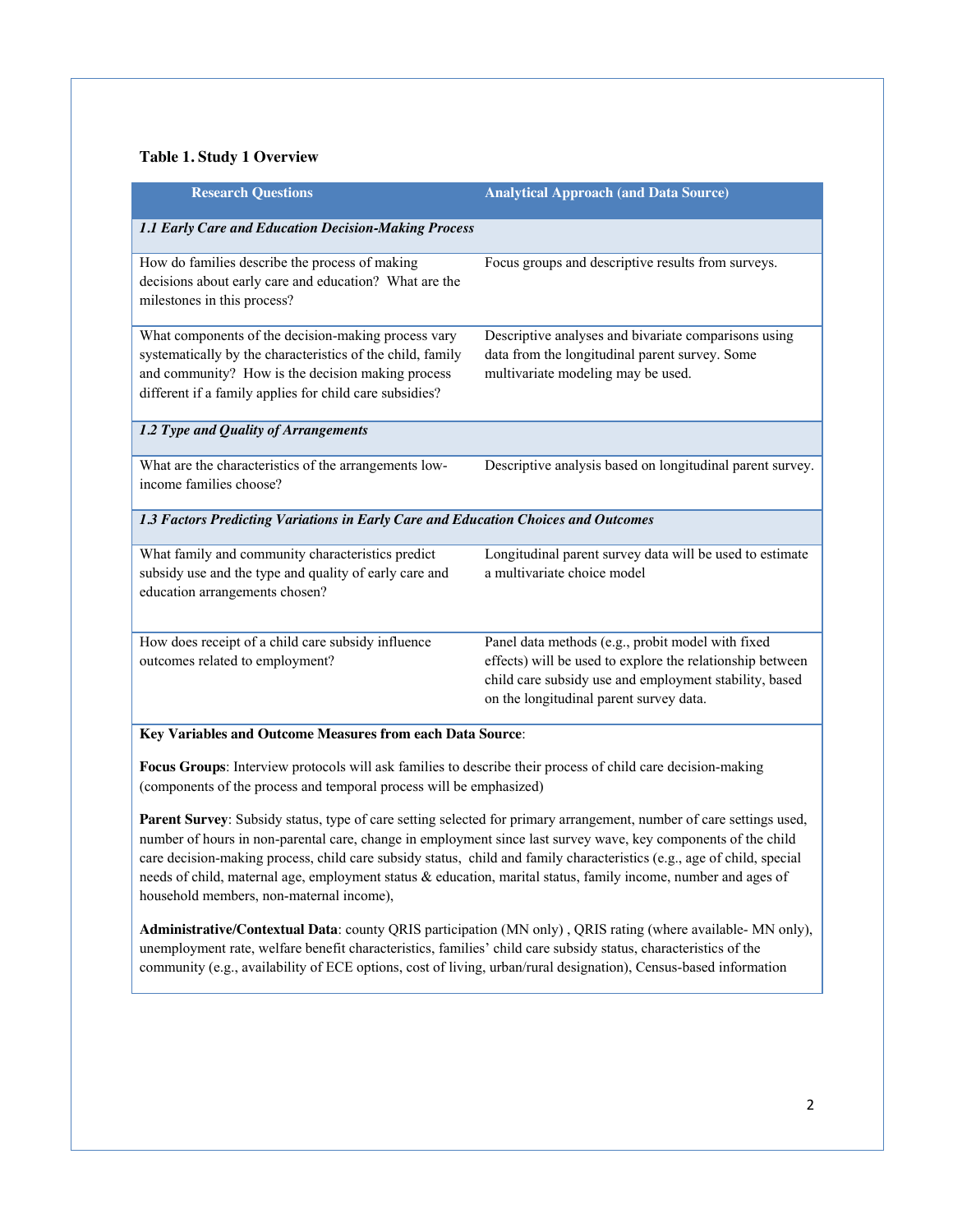#### *Study 2: Perspectives on the Quality of Early Care and Education*

This sub-study explores aspects of early care and education settings that are most critical for supporting positive outcomes for families and children. Because Maryland and Minnesota are both exploring statewide implementation of an expanded or updated QRIS, the information learned about quality dimensions as perceived by parents and providers will provide valuable insights into design and refinements of the quality measures used in a QRIS and can provide information to the field about measurement strategies for these constructs. The components of quality that will be featured include family-sensitive caregiving practices, strategies to implement developmentally appropriate instructional practices (including use of curriculum and child assessment strategies), and strategies to support children's social and emotional development. The approach will examine practices from the perspective of parents and early care and education providers and will analyze the linkages between practices and outcomes for children and families. Table 2 below outlines the key components of Study 2.

# **Table 2. Study 2 Overview**

| <b>Research Questions</b>                                                                                                                                                                                                                                               | <b>Analytical Approach (and Data Source)</b>                                                                                                                                                                                                                                                                                                                     |  |
|-------------------------------------------------------------------------------------------------------------------------------------------------------------------------------------------------------------------------------------------------------------------------|------------------------------------------------------------------------------------------------------------------------------------------------------------------------------------------------------------------------------------------------------------------------------------------------------------------------------------------------------------------|--|
| 2.1 Parent Perceptions of Quality                                                                                                                                                                                                                                       |                                                                                                                                                                                                                                                                                                                                                                  |  |
| What are parents' perceptions of family-sensitive caregiving,<br>developmentally appropriate instructional practice, and<br>practices that support children's social and emotional<br>development? To what extent are aspects of quality<br>important to parents?       | Descriptive analysis using longitudinal parent survey<br>data and provider data (frequencies and bivariate<br>analyses of mean differences); Qualitative analyses<br>of parent focus groups using grounded theory<br>techniques in NVIVO; Examine correspondence<br>between parental perceptions and choices of care<br>using linked parent and provider surveys |  |
| Which parent/family demographic characteristics distinguish<br>those who might prefer or value family-sensitive caregiving,<br>developmentally appropriate instructional practices,<br>practices that support children's social and emotional<br>development?           | Descriptive/bivariate analysis of longitudinal parent<br>survey items by demographic characteristic<br>(frequencies and bivariate analyses of mean<br>differences); bivariate and multivariate analyses<br>(logistic regression, OLS regression) to explore<br>relations between demographic characteristics and<br>perceptions.                                 |  |
| 2.2 Provider Perceptions of Quality                                                                                                                                                                                                                                     |                                                                                                                                                                                                                                                                                                                                                                  |  |
| What are providers' perceptions of family-sensitive<br>caregiving, developmentally appropriate instructional<br>practice, practices that support children's social and<br>emotional development? To what extent are these aspects of<br>quality important to providers? | Descriptive analysis of responses to provider survey<br>items (frequencies and bivariate analyses of mean<br>differences)                                                                                                                                                                                                                                        |  |
| Which provider demographic characteristics distinguish<br>those with a greater orientation towards family-sensitive<br>caregiving, developmentally appropriate instructional<br>practices, and practices that support children's social and<br>emotional development?   | Descriptive analysis of responses to provider survey<br>items by demographic characteristic (frequencies<br>and bivariate analyses of mean differences);<br>bivariate and multivariate analyses (logistic<br>regression, OLS regression) to explore relations<br>between characteristics and perceptions                                                         |  |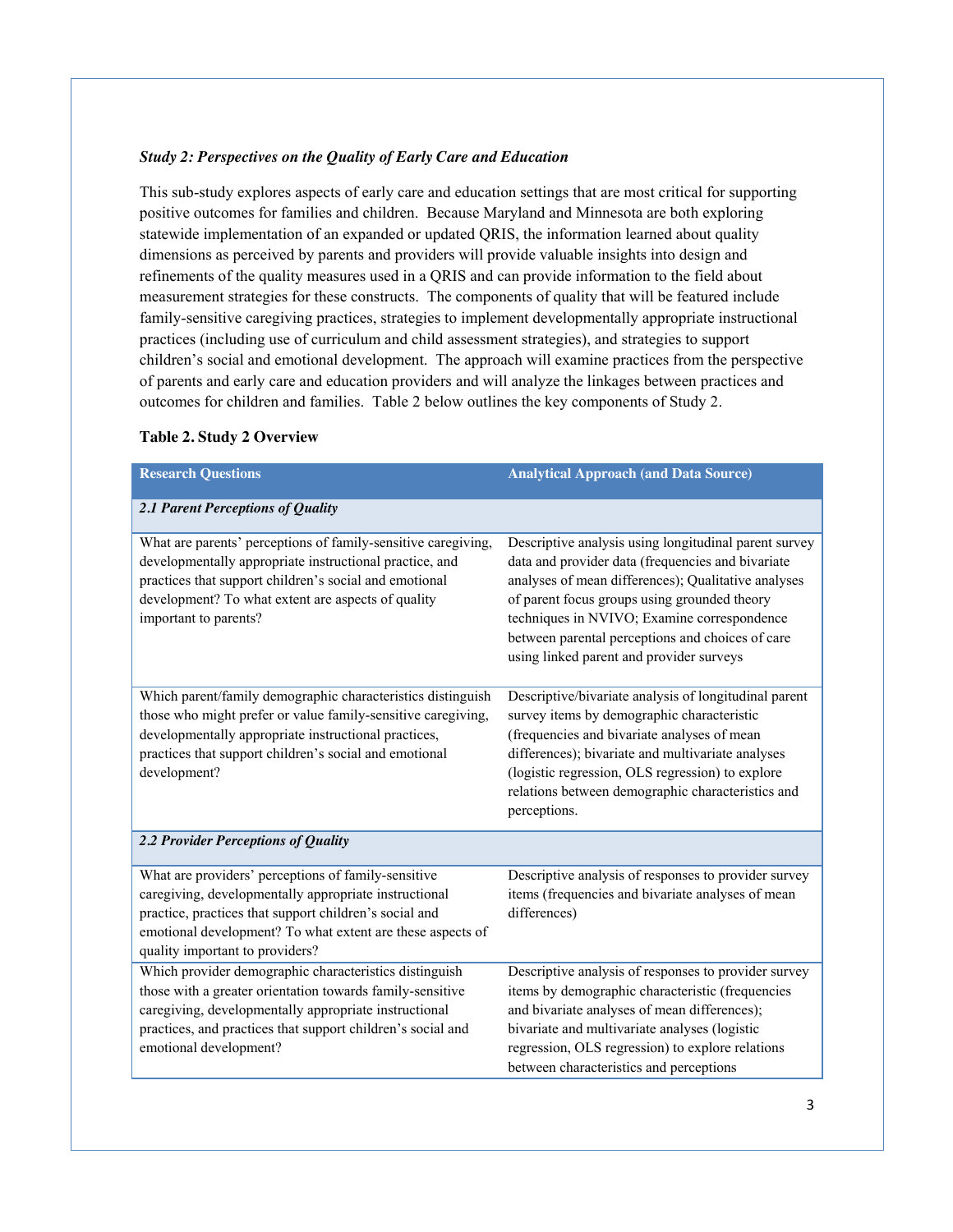| <b>Research Questions</b>                                                                                                                                                                                                                                                         | <b>Analytical Approach (and Data Source)</b>                                                                                                                                                                                                                                                                                                                                                            |
|-----------------------------------------------------------------------------------------------------------------------------------------------------------------------------------------------------------------------------------------------------------------------------------|---------------------------------------------------------------------------------------------------------------------------------------------------------------------------------------------------------------------------------------------------------------------------------------------------------------------------------------------------------------------------------------------------------|
| 2.3 Linkages Between Quality and Provider, Family and Child Outcomes                                                                                                                                                                                                              |                                                                                                                                                                                                                                                                                                                                                                                                         |
| To what extent do quality practices affect provider, family,<br>and child outcomes? How is the relationship between<br>parents and providers affected by families' experience of<br>family-sensitive care? How is parental employment affected<br>by family sensitive caregiving? | Linkages will be explored using multiple analytic<br>techniques with the linked parent and provider<br>survey data. Multivariate logistic regression and<br>OLS regression will be used; path models will be<br>explored to examine the associations between<br>parental and provider attitudes, knowledge and<br>behavior on each domain of quality and various<br>provider, child and family outcomes |

**Key Variables and Outcome Measures from each Data Source:**

**Focus Groups:** Parental values in selecting care (including how quality is considered)

**Parent Survey:** Parental values in selecting care, parental perceptions of quality (focusing on family-sensitive caregiving, developmentally appropriate instructional practice, and supports for social-emotional development), ECE choices (with provider information so a link to the provider survey is possible), stability of parental employment, stability in ECE arrangement, learning activities at home, family demographics (racial/ethnic background, English language learner status, receipt of subsidy, maternal education, family structure, number and ages of children needing care), parent-provider relationship (closeness, communication), parental assessment of child outcomes (social/emotional, behavioral, academic)

**Provider Survey:** Values, perceptions, and practices (specific to family-sensitive caregiving, developmentally appropriate instruction, and supports for social-emotional development), provider characteristics (education, professional development, experience, professional motivation/orientation, race/ethnicity), characteristics of the care setting (type of care, ages of children served, number of children in setting), parent-provider relationship (closeness, communication), provider assessment of child outcomes (social/emotional, behavioral, academic)

**Administrative:** Portfolio-based assessments of children's skills across seven domains (personal and social development, language and literacy, mathematical thinking, scientific thinking, social studies, the arts, and physical development) upon kindergarten entry (MD only), QRIS rating (where available- MN only)

#### *Study 3: Stability and Continuity of Early Care and Education*

Policy makers in Maryland and Minnesota and other states are concerned about the number of changes young children experience in their caregiving arrangements and the degree to which subsidy policies support or inhibit stability in early care and education settings. This sub-study will explore patterns of early care and education use, dynamics of child care subsidy use, and the ways in which subsidy receipt influences continuity in early care and education settings. The research questions are divided into three areas related to 1) arrangement stability, both subsidized and not; 2) patterns of subsidy use over time; and 3) stability of subsidized arrangements. Table 3 below outlines the key components of Study 3.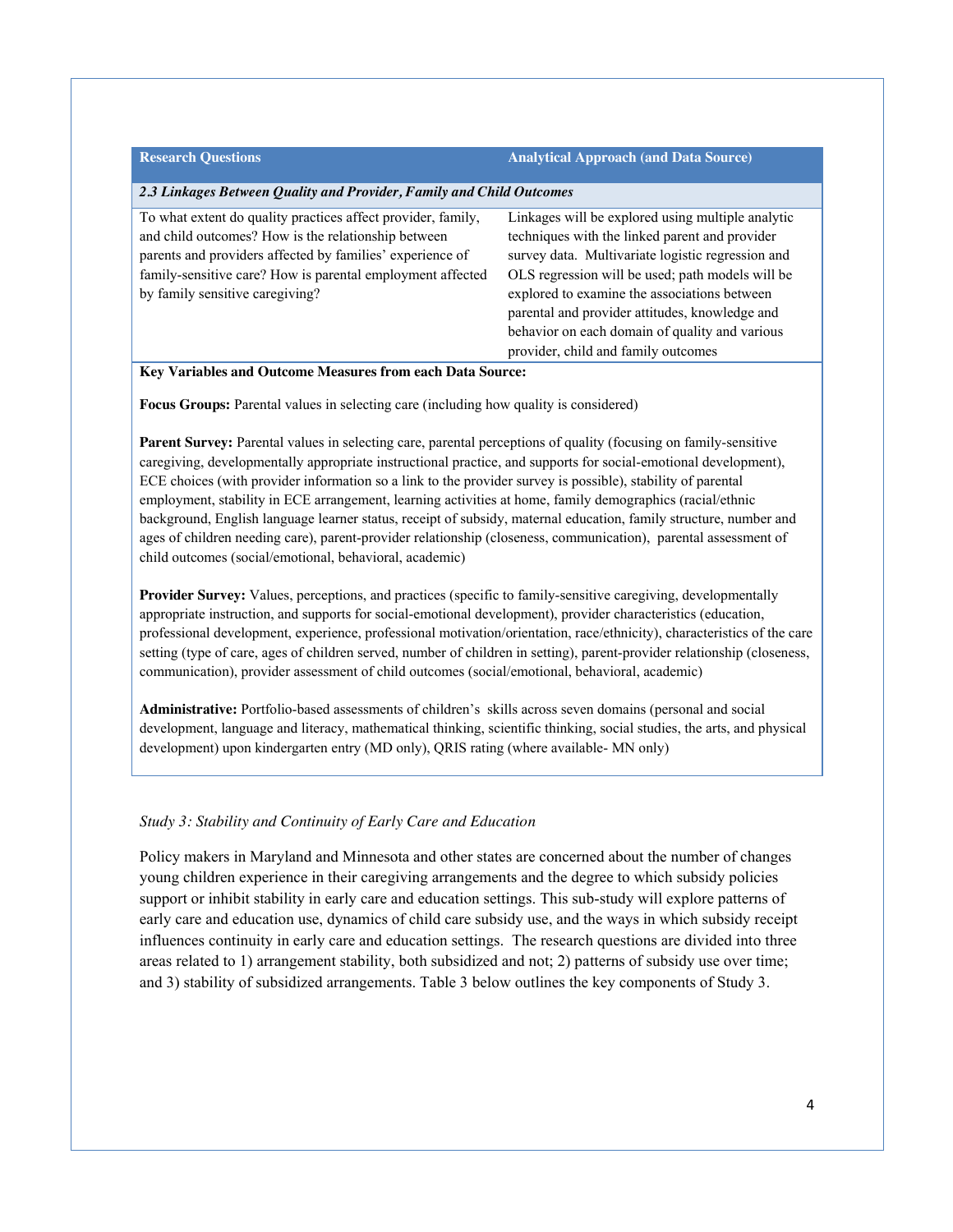# **Table 3. Sub-Study 3 Overview**

| <b>Research Questions</b>                                                                                                                                                                                                                                                          | <b>Analytical Approach (and Data Source)</b>                                                                                                                                                                                                                                                                                                                                                                                                                             |  |  |
|------------------------------------------------------------------------------------------------------------------------------------------------------------------------------------------------------------------------------------------------------------------------------------|--------------------------------------------------------------------------------------------------------------------------------------------------------------------------------------------------------------------------------------------------------------------------------------------------------------------------------------------------------------------------------------------------------------------------------------------------------------------------|--|--|
| 3.1 Continuity and stability of early care and education participation                                                                                                                                                                                                             |                                                                                                                                                                                                                                                                                                                                                                                                                                                                          |  |  |
| How does families' use of early care and education<br>arrangements change over one-year? Over two-years?<br>Over three-years?                                                                                                                                                      | Descriptive analysis of parent reports of arrangement<br>type and changes in arrangements across the survey<br>waves; number of changes and common changes across<br>types; by subgroup (Longitudinal survey &<br>administrative data)                                                                                                                                                                                                                                   |  |  |
| What reasons do parents report for changes in early care<br>and education arrangements?                                                                                                                                                                                            | Descriptive analysis of parent reports across the survey<br>waves; by subgroup; frequency tables with chi-square<br>tests (Longitudinal survey)                                                                                                                                                                                                                                                                                                                          |  |  |
| What child, family and community factors are associated<br>with frequent changes in arrangements? What factors<br>are associated with stability or infrequent changes?                                                                                                             | Exploratory statistical analysis of factors associated with<br>changes in arrangements and pattern of<br>stability/instability (Longitudinal survey)                                                                                                                                                                                                                                                                                                                     |  |  |
| 3.2 Dynamics of child care subsidy participation                                                                                                                                                                                                                                   |                                                                                                                                                                                                                                                                                                                                                                                                                                                                          |  |  |
| For how long do families receive child care subsidies? Is<br>subsidy receipt continuous or broken up with periods of<br>non-participation in between spells of participation?<br>After families leave the child care subsidy program, how<br>often and how quickly do they return? | Survival analysis methods including Kaplan-Meier and<br>accelerated failure time models to estimate "survival<br>function" (the probability of remaining on the subsidy at<br>each time interval) and probability of return to subsidy;<br>by subgroup (Linked administrative data and survey<br>data; study population is children who received<br>subsidized care at any point of the study period-<br>excluding those whose spell began prior to the study<br>period) |  |  |
| What family, child and care characteristics are<br>associated with longer spells of subsidy use? What<br>factors are associated with leaving the subsidy program,<br>particularly if the family is still eligible?                                                                 | Event history analysis methods such as Cox regression<br>models to estimate length of subsidy spell (e.g.,<br>probability of exit models) controlling for covariates<br>including child, family and community characteristics.                                                                                                                                                                                                                                           |  |  |
| In what ways do the dynamics of subsidy participation<br>differ between Maryland and Minnesota, and findings<br>from previous studies? Are there policy or community<br>factors that are related to differences in the continuity of<br>subsidy use in the two states?             | Descriptive comparison of results across the two states<br>and with other studies.<br>Descriptive analysis of policy and program differences<br>across the two states.                                                                                                                                                                                                                                                                                                   |  |  |
|                                                                                                                                                                                                                                                                                    |                                                                                                                                                                                                                                                                                                                                                                                                                                                                          |  |  |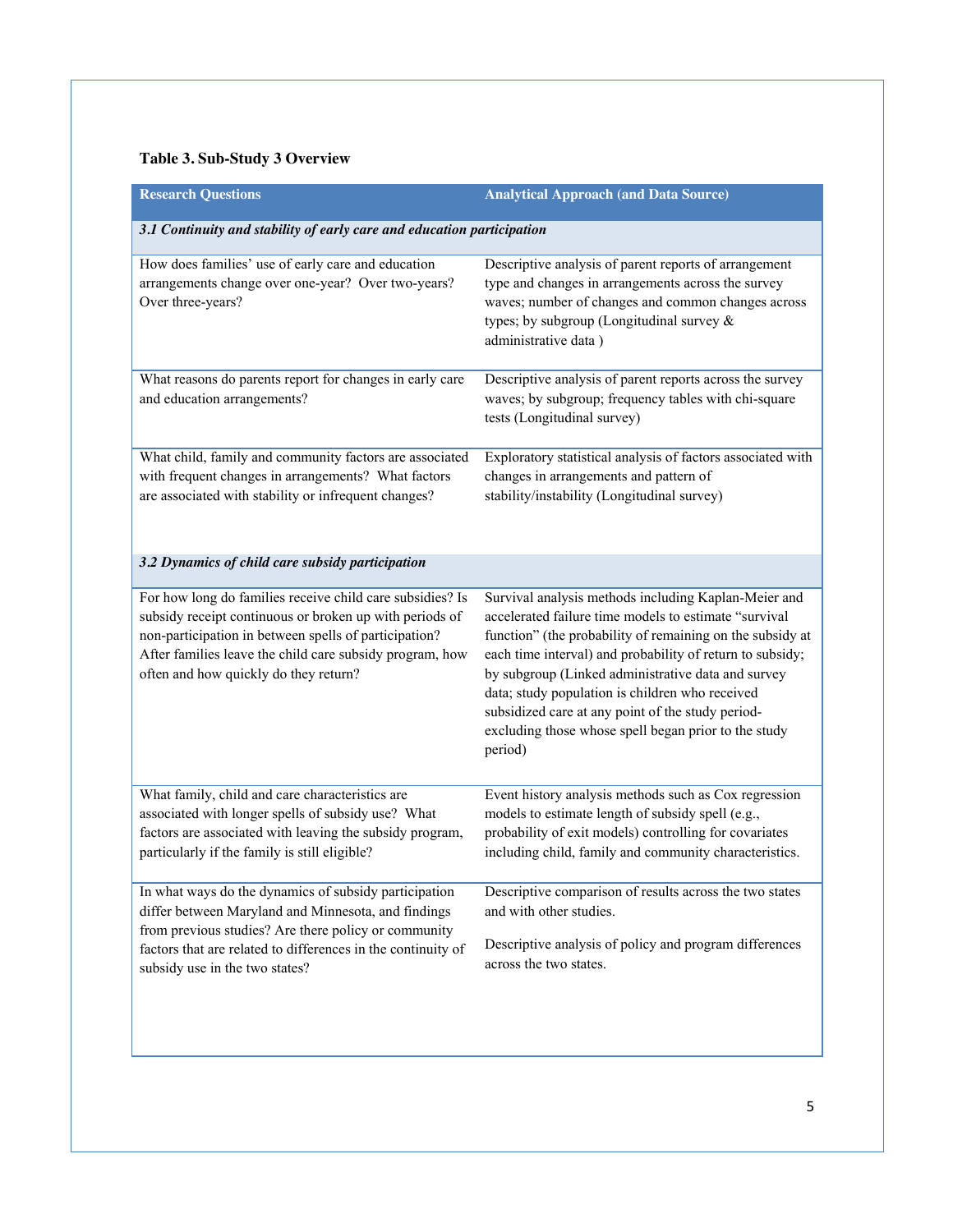| <b>Research Questions</b>                                | <b>Analytical Approach (and Data Source)</b>            |
|----------------------------------------------------------|---------------------------------------------------------|
|                                                          |                                                         |
| 3.3 Continuity of subsidized child care arrangements     |                                                         |
|                                                          |                                                         |
| While participating in the subsidy program, how long do  | Survival analysis methods including Kaplan-Meier and    |
| subsidized arrangements last? How many subsidized        | accelerated failure time models to estimate "survival"  |
| arrangements do children have while on subsidy?          | function" (the probability of remaining in an           |
|                                                          | arrangement at each time interval); by subgroup.        |
|                                                          | (Linked administrative data).                           |
| What family, child and care characteristics are          | Appropriate statistical models for number of            |
| associated with the number or continuity of subsidized   | arrangements would be count models, such as Poisson or  |
| arrangements?                                            | negative binomial regression models.                    |
|                                                          |                                                         |
|                                                          |                                                         |
| How does the continuity of subsidized arrangements       | Descriptive comparison of results across the two states |
| differ across states, and do the factors associated with | and with other studies.                                 |
| continuity vary?                                         |                                                         |
|                                                          | Descriptive analysis of policy and program differences  |
|                                                          | across the two states.                                  |
|                                                          |                                                         |

#### **Key Variables and Outcome Measures:**

Parent Survey: Pre-coded and open-ended responses about reasons for changes in arrangements, number and type of arrangements at each interview, changes in provider between interviews, patterns of stable and unstable arrangements, subsidy use, patterns of stable and unstable use of subsidy, child and family characteristics (see characteristics listed in Study 1), care characteristics (type of care, ages of children served)

**Administrative:** Length of arrangement spell, number of arrangements, number of changes to arrangements, frequency of return to same provider after a break in subsidy use, patterns of stable and unstable arrangements, length of subsidy spell, number of subsidy spells, return rate to subsidy, cumulative months of subsidy participation, patterns of stable and unstable use of subsidy, child and family characteristics (family income, marital status child age, child disability), care characteristics (type of care, whether care is licensed), QRIS rating (where available- MN only)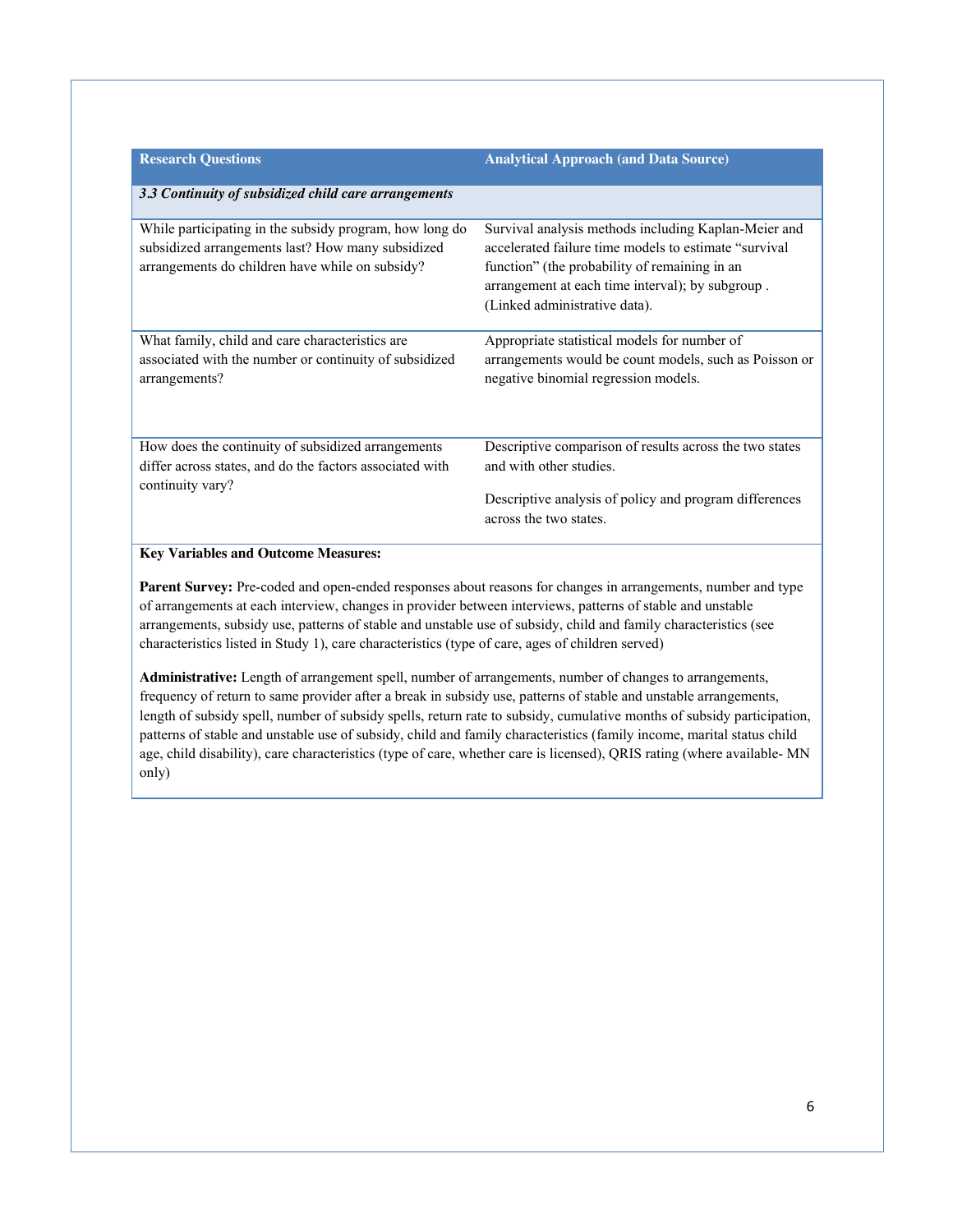#### **Partnership Communications and Structure**

The Partnership will conduct the three sub-studies in a coordinated way and will develop communication structures such as a project website that will help keep all Partners informed of progress and ensure multiple opportunities for Partners to shape the research studies and products. The figure and table below outline the collaborative organizational structure and the key contacts for each of the Partners.

Quarterly meetings or phone conferences will be held with the Partners, and a monthly update will be sent to Partners via email to provide further details about project activities. An annual meeting will be held with the Partnership Advisory group which includes cross-state representatives as well as national researchers and stakeholders.

#### **Early Care and Education Choices, Quality and Continuity for Low-Income Families: A Maryland-Minnesota Research Partnership**

#### **Research Partners:**

**Child Trends:\* Kathryn Tout, Nicole Forry & Tamara Halle**

**University of Minnesota: Elizabeth Davis, Caroline Carlin & Amy Susman-Stillman**

**Towson University: John Spears**

**Wilder Research-: Nicole MartinRogers**

**\*Child Trends will serve the role as the lead agency for the Partnership and will coordinate all Partnership activities. The Research Partners are responsible for collaborating with State Partners and managing all data collection, analysis, community relations and dissemination activities.** 

**The Research Partners will hold bi-monthly meetings to coordinate sub-study activities.**

# **Maryland State Department of Education**

**Maryland CCDF Policy and Program Liaison to the Partnership: Rolf Grafwallner**

#### **Partnership Advisory Group**

**Includes representatives from the Research Partners, State partners, national researchers serving as consultants and other federal and state stakeholders.**

**The Advisory Group will meet annually to review study progress**  and products, mal **recommendations for design and dissemination, and discuss application and implications of study findings . Opportunities for cross-state learning will be emphasized.**

## **Minnesota Department of Human Services**

**Minnesota CCDF Policy and Program Liaison to the Partnership: Elizabeth Roe**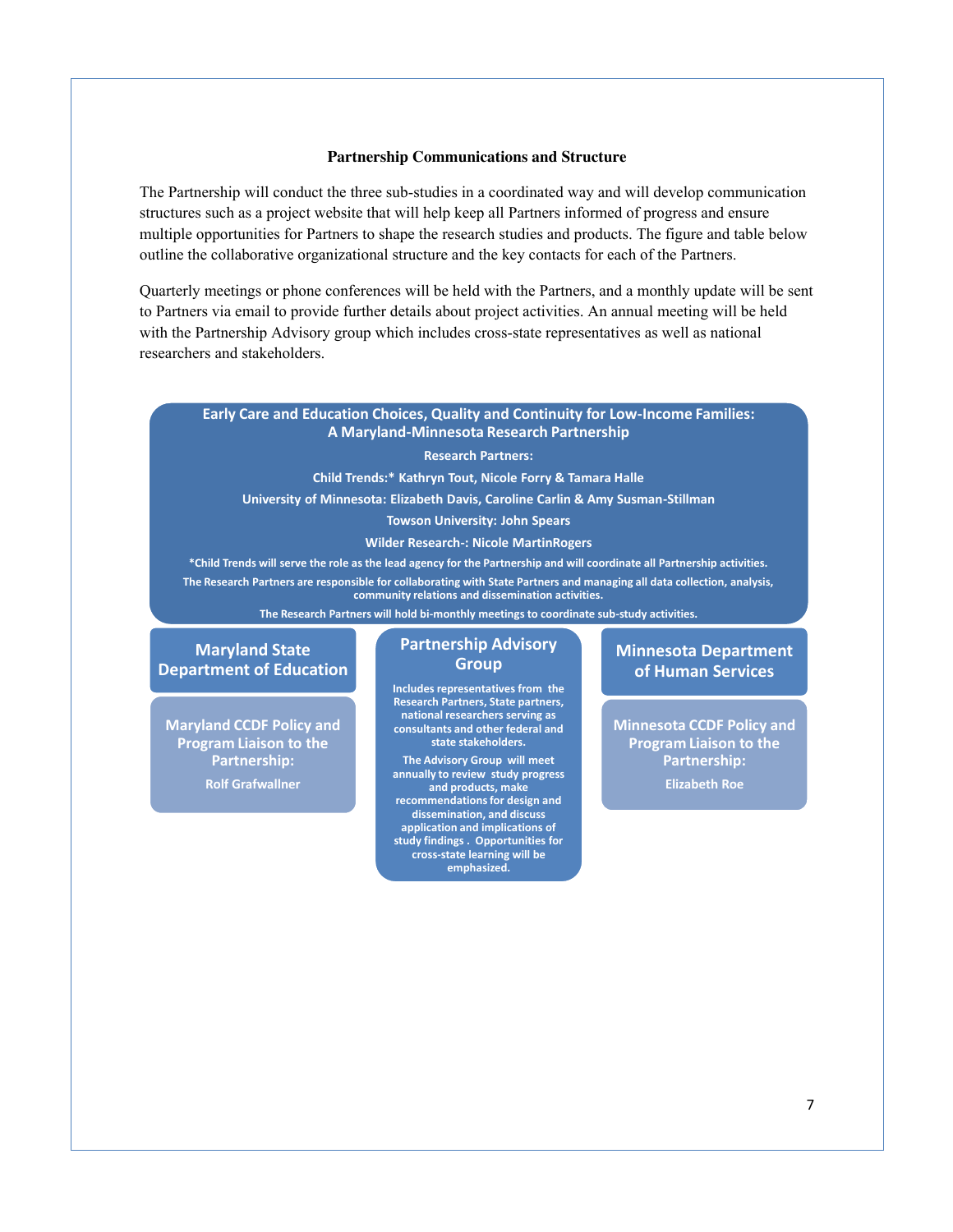#### **Contact List for the Maryland Minnesota Research Partnership**

#### **Child Trends**

Kathryn Tout, Ph.D. Child Trends 615 First Ave N.E., Suite 500 Minneapolis, MN 55447 612-331-2223 ext 21 612-331-2226 (fax) [ktout@childtrends.org](mailto:ktout@childtrends.org)

Nicole Forry, Ph.D. Child Trends 4301 Connecticut Ave, NW Suite 350 Washington DC, 20008 202-572-6035 202-362-8420 (fax) [nforry@childtrends.org](mailto:nforry@childtrends.org)

Tamara Halle, Ph.D. Child Trends 4301 Connecticut Ave, NW Suite 350 Washington DC, 20008 202-572-6035 202-362-8420 (fax) [thalle@childtrends.org](mailto:thalle@childtrends.org)

#### **University of Minnesota**

Elizabeth Davis, Ph.D. Dept. of Applied Economics 231J Ruttan Hall 1994 Buford Avenue St Paul, MN 55108 612-625-7028 612-625-6245 (fax) [edavis@umn.edu](mailto:edavis@umn.edu)

Caroline Carlin, Ph.D. Dept. of Applied Economics 294c Ruttan Hall 1994 Buford Avenue St Paul, MN 55108 612-625-0162 612-625-6245 (fax) [ccarlin@umn.edu](mailto:ccarlin@umn.edu)

Amy Susman-Stillman, Ph.D. Center for Early Education and Development (CEED) University of Minnesota 425 Vo Tech Building 1954 Buford Avenue St. Paul, MN 55108 612-624-3367 612-625-2093 (fax) [asusman@umn.edu](mailto:asusman@umn.edu)

#### **RESI Towson University <b>Wilder Research** John Spears, Ph.D. RESI of Towson University 200 West Baltimore Street, Baltimore, MD 21201 410-767-9654 [jspears@resiusa.org](mailto:jspears@resiusa.org) Nicole MartinRogers, M.P.P. Wilder Research 451 Lexington Parkway North Saint Paul, MN 55104 651- 280-2682 651-280-382 (fax) [nam1@wilder.org](mailto:nam1@wilder.org)

Rolf Grafwallner Assistant State Superintendent Division of Early Childhood Development Maryland State Department of Education 200 West Baltimore Street, Baltimore, MD 21201 410-767-0335 [rgrafwal@msde.state.md.us](mailto:rgrafwal@msde.state.md.us)

# **Maryland State Department of Education Minnesota Department of Human Services** Elizabeth Roe Children and Family Services Minnesota Department of Human Services P.O. Box 64951 St. Paul, MN 55164-0951 651-431-4033

651-431-7526 (fax)

[elizabeth.roe@state.mn.us](mailto:elizabeth.roe@state.mn.us)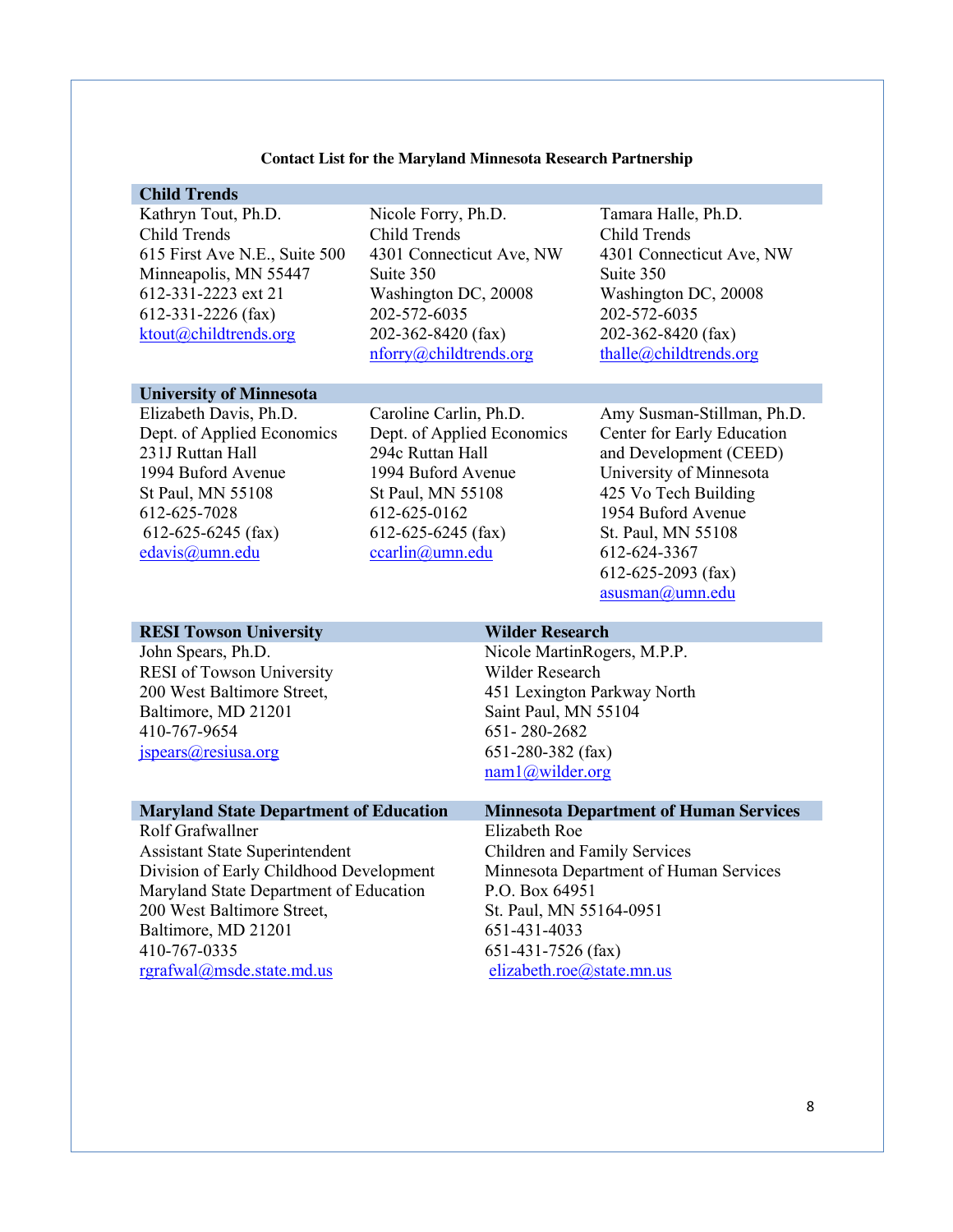#### **Dissemination**

The products that are developed in the Partnership will include cross-state and state-specific Issue Briefs and peer-reviewed journal articles. Initial plans for topics and timing of the products are described in the table below, though we anticipate that a more refined plan for dissemination will need to be developed after the first year of the project.

| <b>Topic</b>                                                                                                  | <b>Description of Content</b>                                                                                                                                                                                                         | Year 1                                                    | Year 2                                                    | Year 3                                                     |
|---------------------------------------------------------------------------------------------------------------|---------------------------------------------------------------------------------------------------------------------------------------------------------------------------------------------------------------------------------------|-----------------------------------------------------------|-----------------------------------------------------------|------------------------------------------------------------|
|                                                                                                               | <b>Sub-Study 1: Early Care and Education Decision-Making and Choices</b>                                                                                                                                                              |                                                           |                                                           |                                                            |
| Developing New<br>Measures in Child Care<br>Decision-Making                                                   | Results of the focus groups and<br>cognitive testing will be presented as<br>well as recommended measures.                                                                                                                            | <b>Issue Brief</b>                                        |                                                           |                                                            |
| Describing the Process<br>of Early Care and<br><b>Education Decision-</b><br>Making                           | Results from focus groups and the<br>parent survey will be used to describe<br>the components, process, and<br>milestones in families' decision-<br>making process                                                                    |                                                           | <b>Issue Brief</b>                                        |                                                            |
| Choosing Quality: A<br>Cross-State<br>Comparison of Parents'<br>Priorities in Selecting<br>"High Quality Care | Results from focus groups and the<br>parent survey will be used to describe<br>and compare parents' priorities in<br>selecting early care and education<br>settings.                                                                  |                                                           | <b>Issue Brief</b>                                        |                                                            |
| <b>Factors Underlying</b><br>Early Care and<br><b>Education Choices</b>                                       | Results from multivariate models<br>examining family and community<br>characteristics as well as child care<br>subsidy receipt as<br>predictors/moderators of child care<br>choices.                                                  |                                                           |                                                           | Issue Brief;<br>Peer-<br>Reviewed<br>Journal<br>Submission |
|                                                                                                               | Sub-Study 2: Perspectives on the Quality of Early Care and Education                                                                                                                                                                  |                                                           |                                                           |                                                            |
| What is Family-<br>Sensitive Caregiving?                                                                      | Parent and provider perspectives on<br>family-sensitive caregiving, correlates<br>of choosing/providing family-<br>sensitive care, and outcomes<br>associated with such care.                                                         |                                                           | <b>Issue Brief</b><br>State-<br>Specific<br><b>Briefs</b> |                                                            |
| Defining High Quality<br>Care: A Comparison of<br>Parent and Provider<br>Perspectives                         | Parent and provider perspectives on<br>what defines "high quality care"<br>based on parent and provider survey<br>data as well as qualitative data from<br>focus groups.                                                              | <b>Issue Brief</b><br>State-<br>Specific<br><b>Briefs</b> |                                                           |                                                            |
| Perceptions of Domain-<br>Specific Quality as a<br>Predictor of Family and<br>Child Outcomes                  | Associations between parental<br>perceptions of domain-specific<br>quality and provider self-reported<br>practices across these domains will be<br>used to predict to employment, home<br>learning environment, and child<br>outcomes |                                                           | <b>Issue Brief</b><br>State-<br>Specific<br><b>Briefs</b> | Peer-<br>Reviewed<br>Journal<br>Submission                 |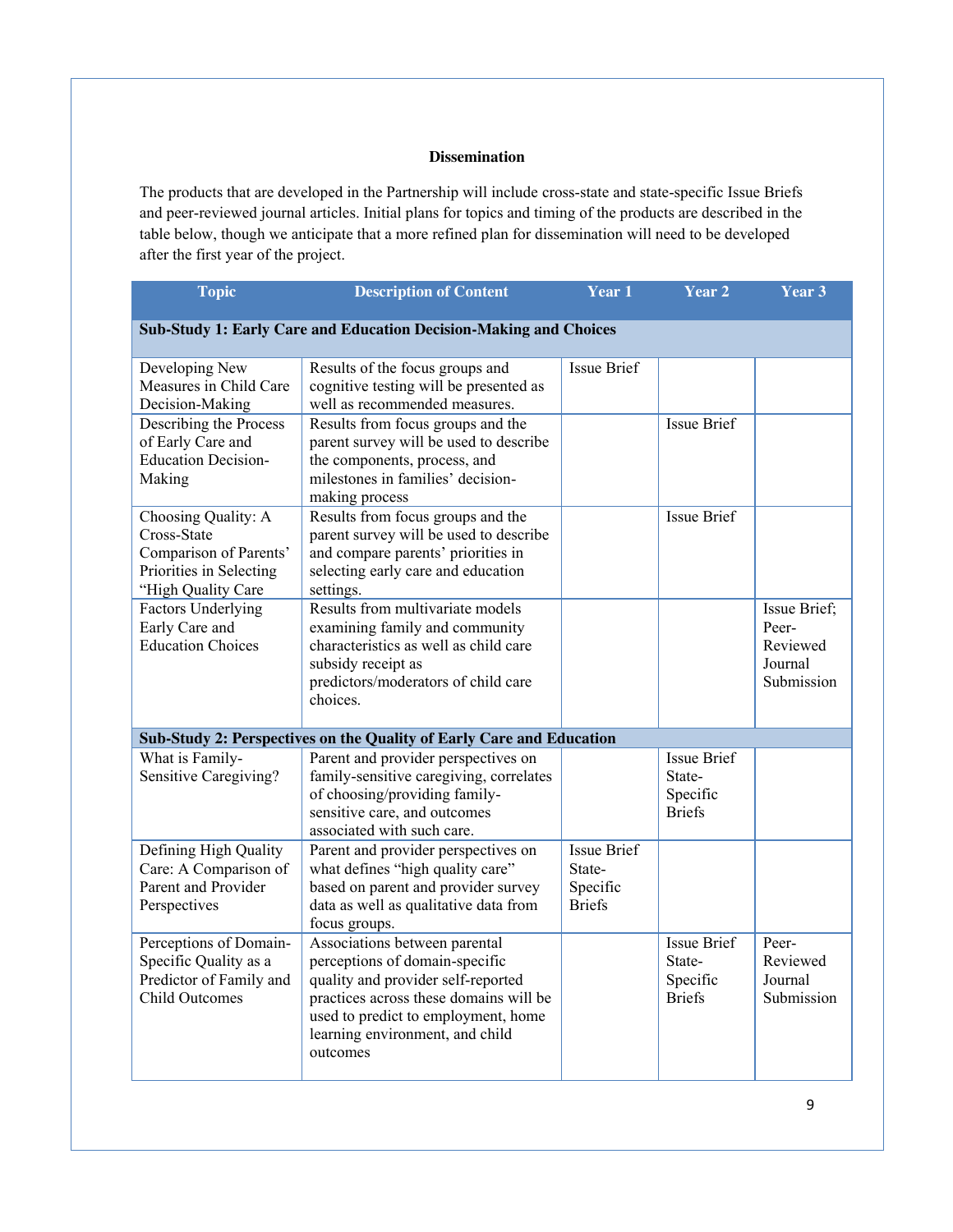| <b>Topic</b>                   | <b>Description of Content</b>                                     | <b>Year 1</b> | Year 2      | Year 3      |
|--------------------------------|-------------------------------------------------------------------|---------------|-------------|-------------|
|                                | Sub-Study 3: Stability and Continuity of Early Care and Education |               |             |             |
| <b>Exploring Continuity in</b> | Results from analyses regarding                                   | Issue Brief   |             | Peer-       |
| Early Care and                 | continuity of care, disaggregated by                              | State-        |             | Reviewed    |
| <b>Education Settings</b>      | type of care and subsidy status and                               | Specific      |             | Journal     |
| among a Low-Income             | supplemented with descriptive data                                | <b>Briefs</b> |             | Submission  |
| Sample                         | on reasons for instability                                        |               |             |             |
| <b>Exploring Longitudinal</b>  | Results from analyses regarding                                   | State-        | Issue Brief | Peer-       |
| Child Care Subsidy Use         | stability of subsidy use and continuity                           | Specific      |             | Reviewed    |
| and Continuity in              | of care among subsidized children.                                | <b>Briefs</b> |             | Journal     |
| Subsidized Care                |                                                                   |               |             | Publication |

# **Conceptual Framework for the Partnership Studies**

In planning the Partnership work, the research partners used the Conceptual Framework included below. The theoretical basis of the model is drawn from Meyers and Jordan's (2006) description of child care decisions as "contextualized patterns of action" which accommodate "family and employment demands, social and cultural expectations, available information, and financial, social and other resources" (p. 64). The model depicts the role of community factors (such as economic conditions, geographic location, the supply and quality of child care, etc.) at the left side of the model, serving as a backdrop to the decision-making process and ultimately child care decisions. It is expected that community-level characteristics will influence the decision-making process in part through their effect on the availability of quality information and the availability of different financial assistance options. Community factors will also directly affect family and child outcomes.

Family and child characteristics include a range of demographic characteristics, preferences, assumptions and constraints all of which directly affect the decision-making process and the